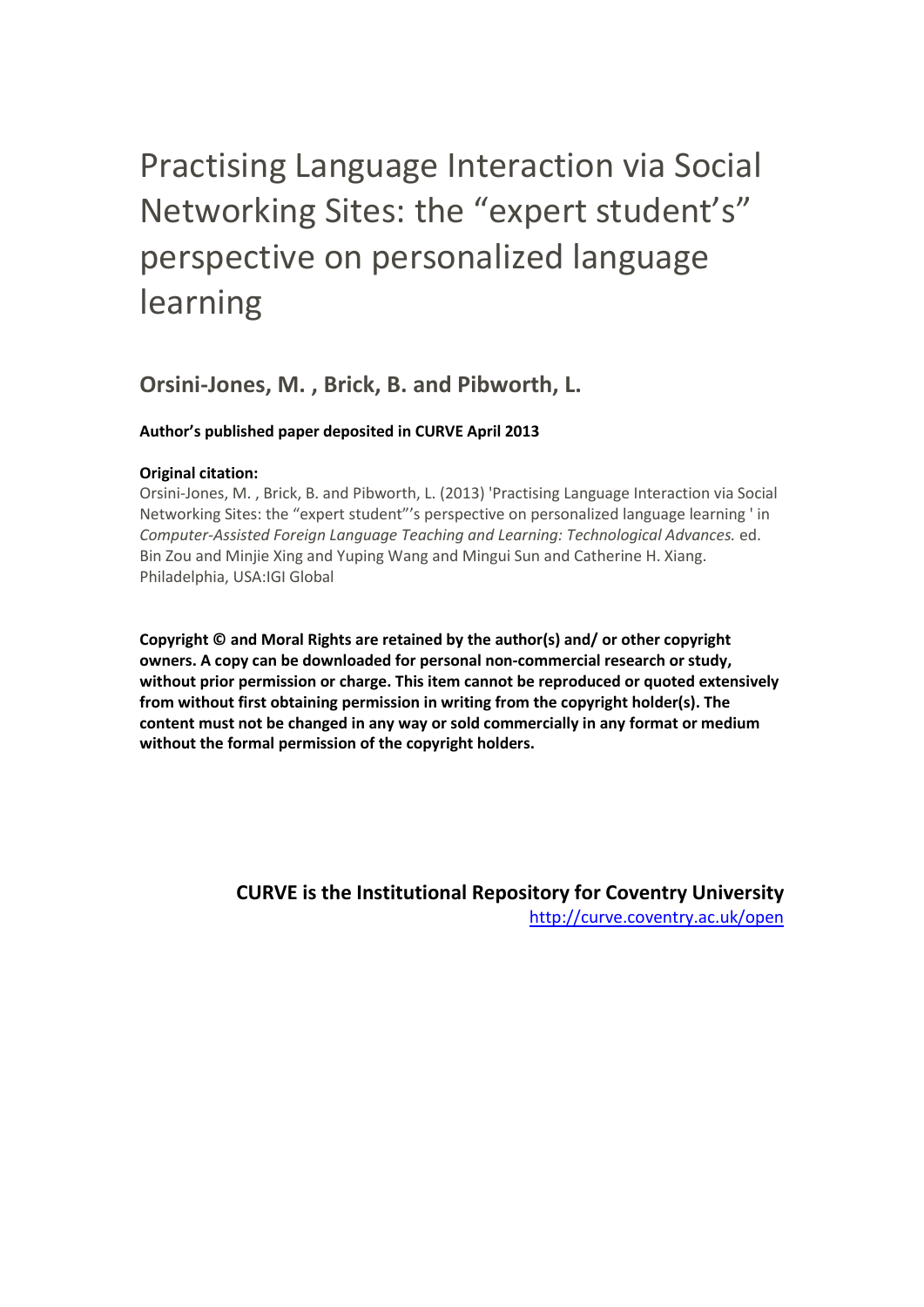# Computer-Assisted Foreign Language Teaching and Learning:

# Technological Advances

Bin Zou Xi'an Jiaotong-Liverpool University, China

Minjie Xing Manchester University, UK

Catherine H. Xiang London School of Economics & Political Science, UK

Yuping Wang Griffith University, Australia

Mingyu Sun University of Wisconsin – Milwaukee, USA

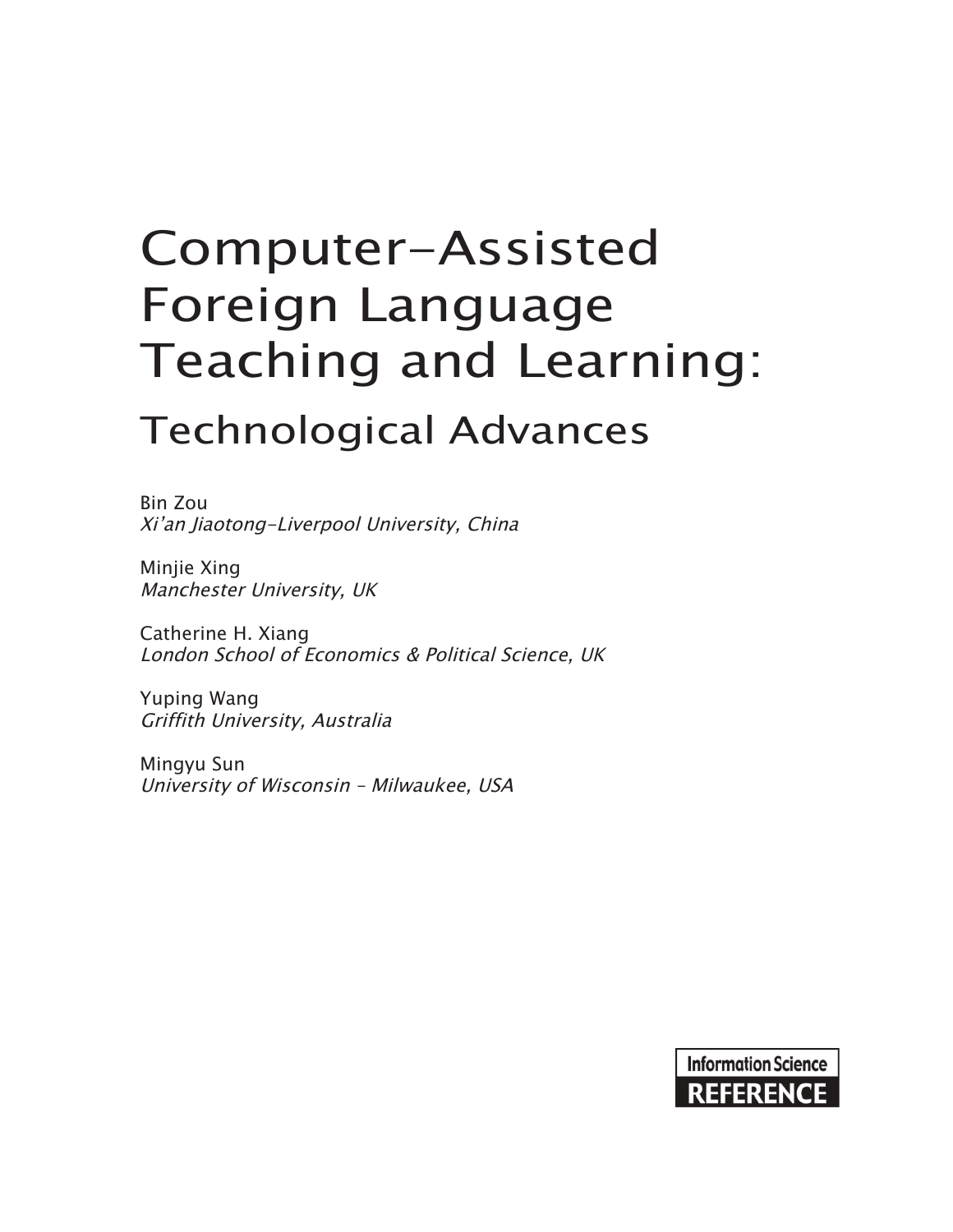| Managing Director:                    | Lindsay Johnston  |  |  |
|---------------------------------------|-------------------|--|--|
| <b>Editorial Director:</b>            | Joel Gamon        |  |  |
| <b>Book Production Manager:</b>       | Jennifer Yoder    |  |  |
| <b>Publishing Systems Analyst:</b>    | Adrienne Freeland |  |  |
| Development Editor:                   | Monica Speca      |  |  |
| <b>Assistant Acquisitions Editor:</b> | Kayla Wolfe       |  |  |
| Typesetter:                           | Christy Fic       |  |  |
| Cover Design:                         | Nick Newcomer     |  |  |
|                                       |                   |  |  |

Published in the United States of America by Information Science Reference (an imprint of IGI Global) 701 E. Chocolate Avenue Hershey PA 17033 Tel: 717-533-8845 Fax: 717-533-8661 E-mail: cust@igi-global.com Web site: http://www.igi-global.com

Copyright © 2013 by IGI Global. All rights reserved. No part of this publication may be reproduced, stored or distributed in any form or by any means, electronic or mechanical, including photocopying, without written permission from the publisher. Product or company names used in this set are for identification purposes only. Inclusion of the names of the products or companies does not indicate a claim of ownership by IGI Global of the trademark or registered trademark.

#### Library of Congress Cataloging-in-Publication Data

Computer-Assisted Foreign Language Teaching and Learning: Technological Advances / Bin Zou, Minjie Xing, Catherine H. Xiang, Yuping Wang and Mingyu Sun, Editors.

pages cm

Includes bibliographical references and index.

 Summary: "This book highlights new research and an original framework that brings together foreign language teaching, experiments and testing practices that utilize the most recent and widely used e-learning resources"--Provided by publisher. ISBN 978-1-4666-2821-2 (hardcover) -- ISBN 978-1-4666-2822-9 (ebook) -- ISBN 978-1-4666-2823-6 (print & perpetual access) 1. Language and languages--Computer-assisted instruction. 2. Language and languages--Study and teaching-- Technological innovations. I. Zou, Bin, 1968- editor of compilation.

 P53.28.C64 2013 418.0078'5--dc23

2012039485

British Cataloguing in Publication Data

A Cataloguing in Publication record for this book is available from the British Library.

All work contributed to this book is new, previously-unpublished material. The views expressed in this book are those of the authors, but not necessarily of the publisher.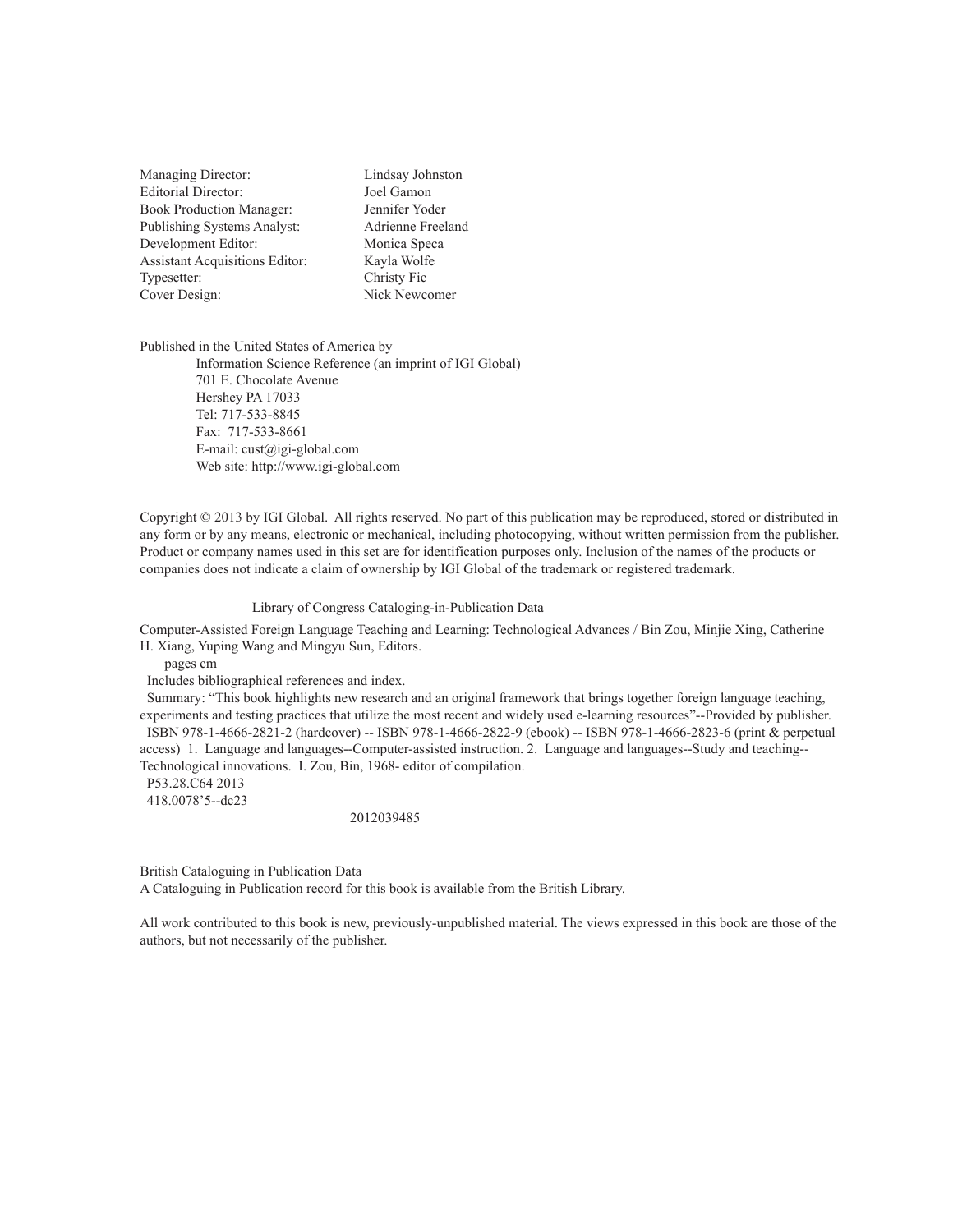# Chapter 3 Practising Language Interaction via Social Networking Sites: The Expert Student's Perspective on Personalized Language Learning

**Marina Orsini-Jones** *Coventry University, UK*

**Billy Brick** *Coventry University, UK*

**Laura Pibworth** *Coventry University, UK*

#### **ABSTRACT**

*This chapter reports on the evaluation of language learning SNSs carried out by "expert students" who are training to become Teachers of English as a Foreign Language (TEFL) at both undergraduate and postgraduate levels. While stressing the positive features available on these sites and novel ways in which they can enable personalised language learning, this study also focuses on some troublesome aspects that occur when learners engage with Web 2.0 tools. It discusses how initial motivation towards these tools can turn into frustration, mirroring the results of a previous autoethnographic study carried out on SNSs. It also illustrates how these global ubiquitous platforms pose a dilemma for language practitioners who work within institutional teaching settings. Teachers recognize the language learning potential of these tools, but are also worried by the ethical threat they can pose, which can normally be avoided, or at least moderated, within institutional proprietary and "less exciting" platforms.*

DOI: 10.4018/978-1-4666-2821-2.ch003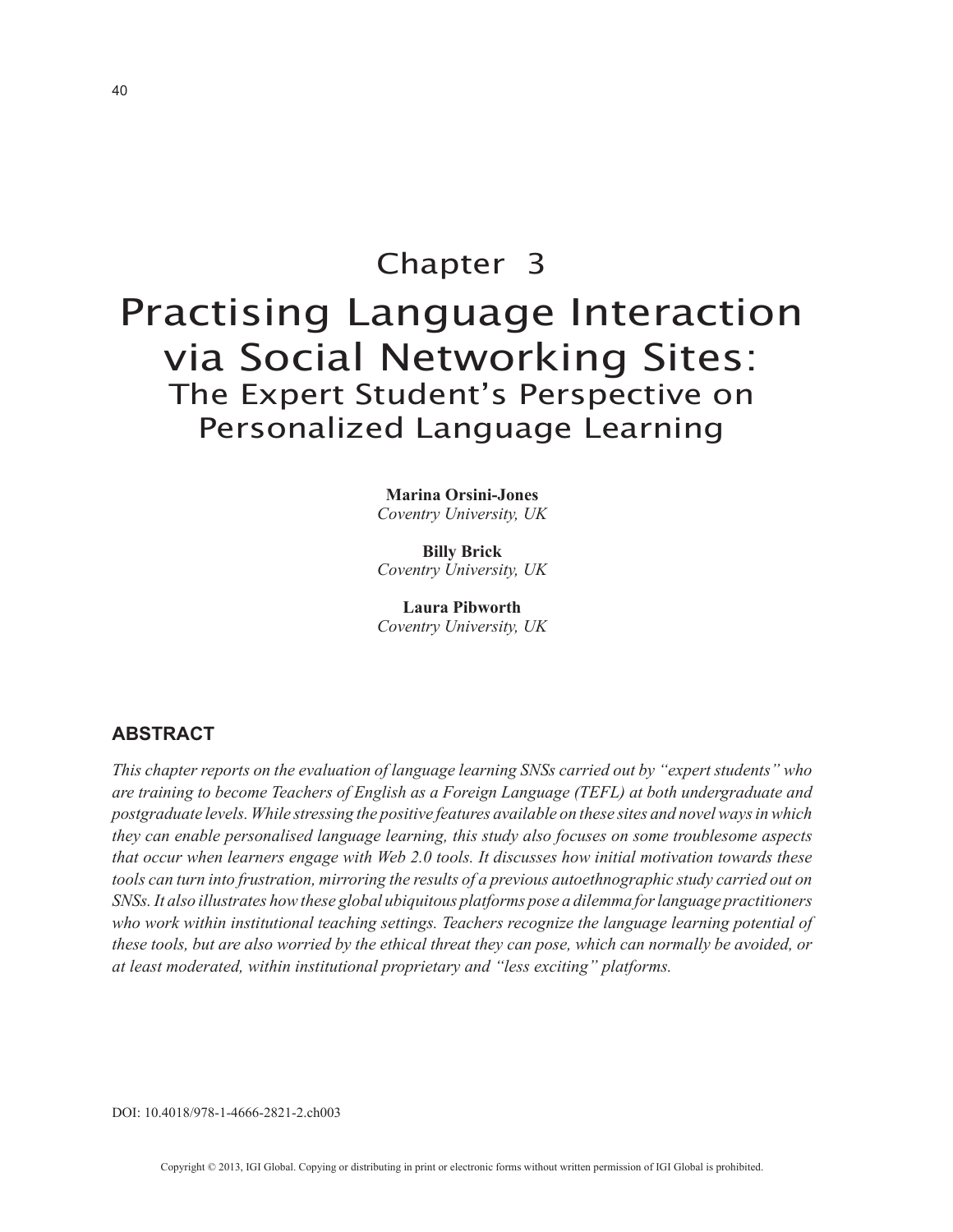#### **INTRODUCTION**

De Freitas and Conole (2010), quoted in Conole and Alevizou (2010, p. 9), propose that there are five technological trends that are likely to have a significant impact on higher education:

- 1. A shift towards ubiquitous and networked technologies.
- 2. The emergence of context and location aware devices.
- 3. The increasingly rich and diverse different forms of representations and stimulatory environments possible.
- 4. A trend towards more mobile and adaptive and devices.
- 5. A technological infrastructure which is global, distributed, and interoperable.

The above trends would appear to have already impacted on language learning with reference to how individual learners decide to engage in autonomous and personalized learning in a global way. This is illustrated by the websites of a language learning *Social Networking Site* (*SNS*) like *busuu*, which claims to be Europe's largest Web 2.0 language learning community, with over 5 million users at the time of writing (March 2012). It offers online study in 9 languages (from CEFR – Common European Framework of Reference – A1 to B2 levels) and has also made available a phone-app that, according to the *busuu* website, has already been downloaded more than five million times (Busuu, 2012).

*Livemocha,* another SNS for language learning which, like *busuu*, is now also available as a link within the generic, but ubiquitous, *Facebook, which* claims to be "The World's Largest Language Learning Community" and to have over twelve million members from over one hundred and ninety five countries at the time of writing *(*Livemocha, 2012). Even if, as pointed out by Brick (2011, p. 22) "there are no statistics available to indicate how many of these users are

active on the site on a regular basis," the figures are substantial. They would appear to indicate that the innovative generic and every-day life social-collaborative modes of interaction that were successfully pioneered by *Facebook,* are now being disseminated to subject specific Internet areas, where every-day-life social interaction and educational co-construction of knowledge are becoming increasingly blurred. Brick (2011) argues that *SNSs* could be classified as "disruptive technologies," in the way the expression is used by Godwin-Jones (2005) referring to Skype and Podcasting, in that they allow for new and different ways of doing familiar tasks.

Conole and Alevizou (2010) state that the learner experience with Web 2.0 tools has been the object of various studies and that there are not enough studies reporting on the teachers' perspective on them. The distinctive feature of this study is that it reports on the language learning experience with *SNSs* of "expert learners" in a Higher Education setting in the UK. Students were asked to engage with *SNSs* and to evaluate their experience from the point of view of future teachers, as they were studying a TEFL (Teaching English as a Foreign Language) degree, some at undergraduate final year level and some at postgraduate level (MA in English Language Teaching). Individuals from both groups carried out autoethnographic studies, recording their experience about specific aspects of *SNSs,* while learning via the above mentioned 'globally connected' platforms in a personal way and recorded their autonomous language learning journeys.

This study will focus on language learning *SNSs, busuu* and *Livemocha* in particular.

It will also explore the darker side of the engagement with these tools, as students can meet 'online friends,' but also 'online foes' and it will reiterate that digital literacies must be developed within an ethical and academic framework in Higher Education.

It will start by discussing whether or not features of these 'disruptive platforms' should be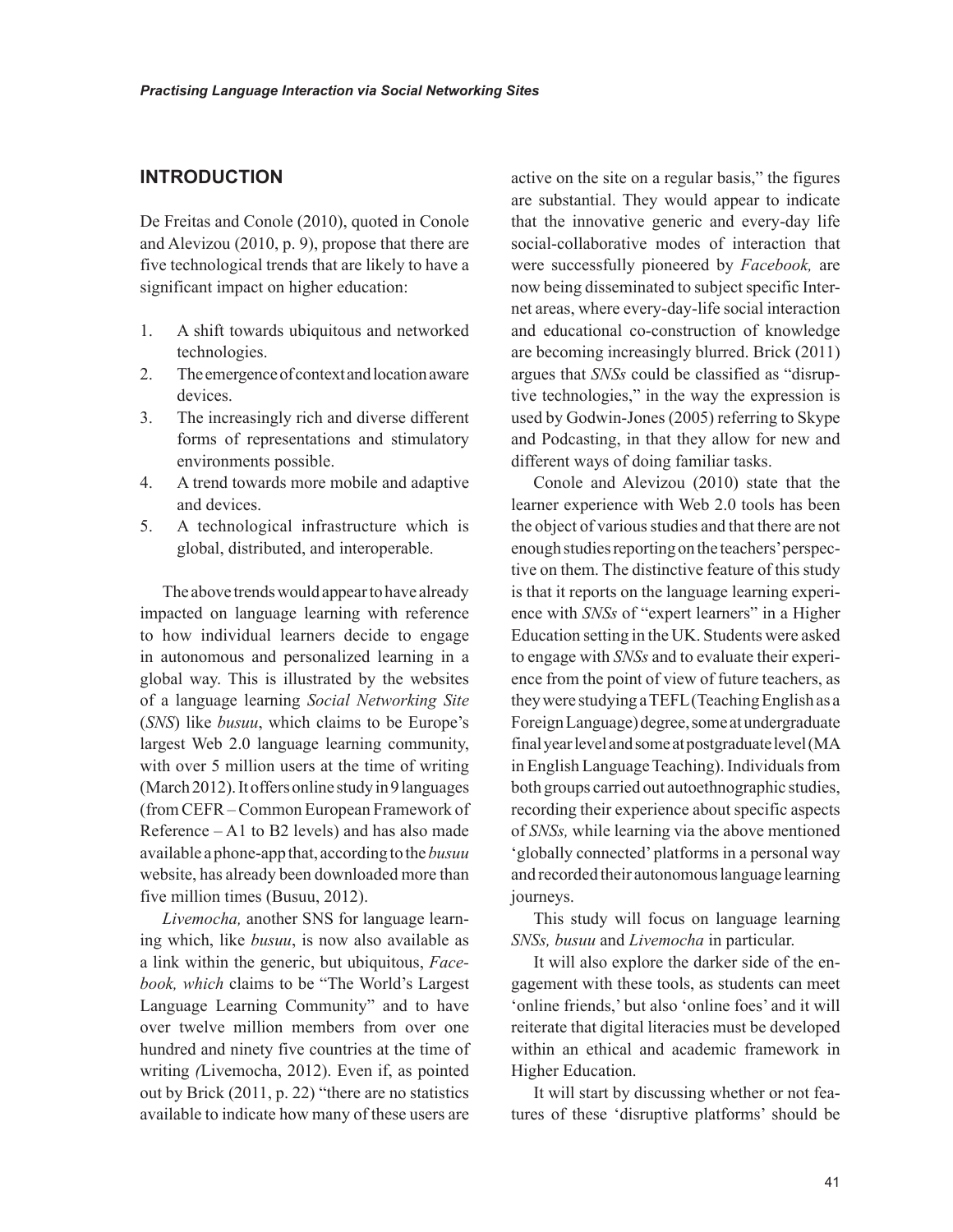incorporated into mainstream language learning education. In some respects, these technologies can empower learners and enhance their digital literacy as well as their language proficiency, but in others, they appear to propose trite content and pedagogically unsound models. Teachers should not just be passively accepting new technologies into their pedagogy, but be prepared with the skills and information to be able to 'choose, use and in some cases refuse technology for their students' (Chapelle, 2006), and have a clear idea of both the strengths and the limitations of any tool available for both teaching and learning (Levy & Stockwell, 2006, p. 2).

The "expert students" involved in the interventions discussed here therefore also worked at the metacognitive level of reflecting on their learning while engaging with it, in order to enable them to make informed personalized and autonomous language learning choices. Learners must be made aware of what is available. Warschauer and Ware, quoting Castells (2008, p. 228), propose that digital competences can enable all learners to be "interacting" rather than be passively "interacted." The engagement of students with *SNSs* as part of their assessed tasks was therefore also meant to enhance the development of critical thinking in terms of "academic and professional multilingual digital literacies*"* (Orsini-Jones, 2010a, p. 199).

### **PERSONAL LANGUAGE LEARNING AND AUTONOMOUS LEARNING**

*...certain capacities of an individual are not brought out except under the stimulus of associating with others (Dewey, 1916, p. 302; cited in Ellis, 2003, p. 226).*

*Without connection people cannot grow, yet without separation they cannot relate (Ackermann, 1996, p. 32).*

The above quotes illustrate two of the main 'ingredients' widely thought to be fundamental in language learning in a Higher Education setting: social-collaboration (following from Vigotsky's tenets on socio-cognitive growth, 1962) and autonomy. Little stresses how pivotal autonomous behaviour is to developmental learning and also adds that human beings have an innate predisposition towards autonomous behaviour (Little, 1996).

Between 2001-2008 staff in the Higher Education sector across Europe were discussing how to introduce institutional PLEs (Personal Learning Environments, see for example Jafari & Kaufman, 2006; Guth, 2009) and new e-portfolio software was developed to support the students' autonomous and metacognitive e-learning journeys (e.g. *PebblePAD).* Students could personalize the environment and were free to keep it 'hidden' from their teachers (Orsini-Jones, 2010b).

With particular reference to language learning, the focus was on developing a pan-European new way of assessing language proficiency, with the adoption of the ipsative, self-assessment-based, model of the Common European Framework of Reference (CEFR) for languages, whereby students state what they 'can do' in each of the four skills and record their progress autonomously (Little, 2006). The assumption was that learners would record the progress that they had made autonomously, but that the trigger for this would be teacher-directed activities aimed at fostering autonomy and independence (Little, 2007).

The advent of Web 2.0, defined "not so much as a shift in underlying technologies as to a transformation of informational, social and communicative practices" (Thorne, Black, & Sykes, 2009, p. 815; O'Reilly, 2005; Warschauer & Grimes, 2007) is forcing a novel way of exploring autonomous learning. Whereas before, with very few exceptions such as the *Multi-user domains, Object-Oriented* (*MOO*s and *MUD*s) of the 90s (e.g. Davies, Shield, & Weininger, 1998; Shield, 2003) the collaborative e-learning network was the institutional one, now it has become the globe.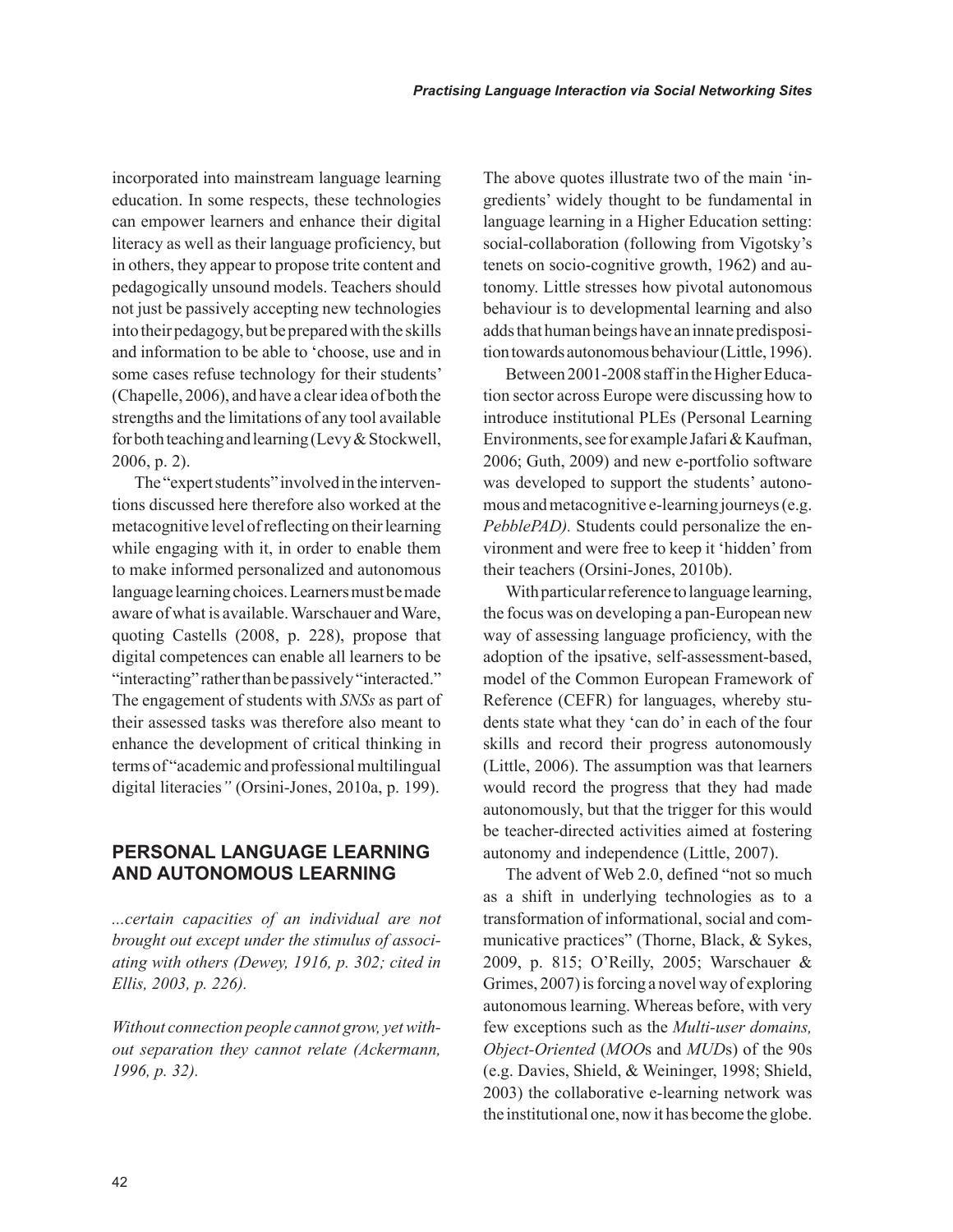At the time of writing (2012), language teachers, therefore, have to explore the new ways in which many people are learning languages outside the traditional setting of the language classroom and outside institutionally controlled VLEs or PLEs. Language professionals need to evaluate that experience and, if proven to be valid, to harness its potential for the educational environment. In particular, language teachers need to explore the affordances of the multifunctional and multilingual personalisation of the e-learning zones inhabited by their students in a connected 'global village' and try to evaluate the impact of this 'global interaction' on the language learning process.

A fundamental ingredient in autonomous learning has always proven to be motivation that is underpinned by the theories of self-efficacy and self-esteem (Dörnyei, 2001). Both of these qualities are thought to be strengthened and enhanced if individuals have some degree of autonomy in their lives and that extends to their educational experiences. Therefore, there is a strong relationship between autonomy and motivation. That is to say that motivated learners become autonomous learners. According to Benson (2001, 2004) autonomy is in reality *control.* However, control can be exercised in different fields—learners can control the *management* of their own learning. Alternatively, they may control *cognitive* aspects of their learning such as becoming conscious learners and reflecting on their learning. Alternatively, they may control *content.* Here it will be discussed in which areas of the *SNS*s under consideration the "expert students" felt that they could exert control in a personalized and autonomous way.

The autonomous e-learning domain of students in Higher Education is becoming wider and wider. Hartley (2007) claimed that Higher Education students in the UK inhabited different e-learning spaces, which could collide and were rather different from each other. He also proposed that many Higher Education institutions were trying to 'fight for the playground' area to engage students. The zones were defined as:

- The formal, public, controlled. The institutional world of control and individual assessment, the Virtual Learning Environment (*the museum*).
- The collaborative, informal, exploratory. The world of facilitation and inquiry, Google, wikis, *Facebook, Livemocha* (*the playground*).
- The personal, private and exclusive. The iPOD, protected sections of iPHONES, phone apps (*the refuge*).

Hartley was however writing before technological advances started to enable students to cross-reference each of these "e-learning spaces" with a variety of new tools and, in particular, with mobile devices. It could be argued that the boundaries between the three e-learning spaces identified by Hartley have now become much more blurred (Orsini-Jones, Brick, & Pibworth, 2011). Each learner has a variety of options for both autonomous and socio-collaborative learning. Moreover, each learner can choose what persona, avatar, identity to adopt when interacting in environments that have taken the concept of role-playing to a much higher global level than the platforms available in the 1990s (Crystal, 2011). Each learner can now personalize all the social-collaborative spaces they inhabit outside educational settings in a way that is still rather difficult to emulate within institutional proprietary settings such as VLEs. In this way each learner is invested with a stronger sense of agency (Bruner, 1990), as the actions of the learner will determine their cognitive journey in a truly personalized way. Language teachers need therefore to be aware of what is 'out there' and what multilingual functionality is afforded by these new tools. Conole and Alevizou (2010, p. 21) argue that Web 2.0 tools give teachers "food for thought":

*Though it seems unlikely that Web 2.0 will fundamentally displace 'teaching' per se, it is clear that embracing Web 2.0 practices will mean that*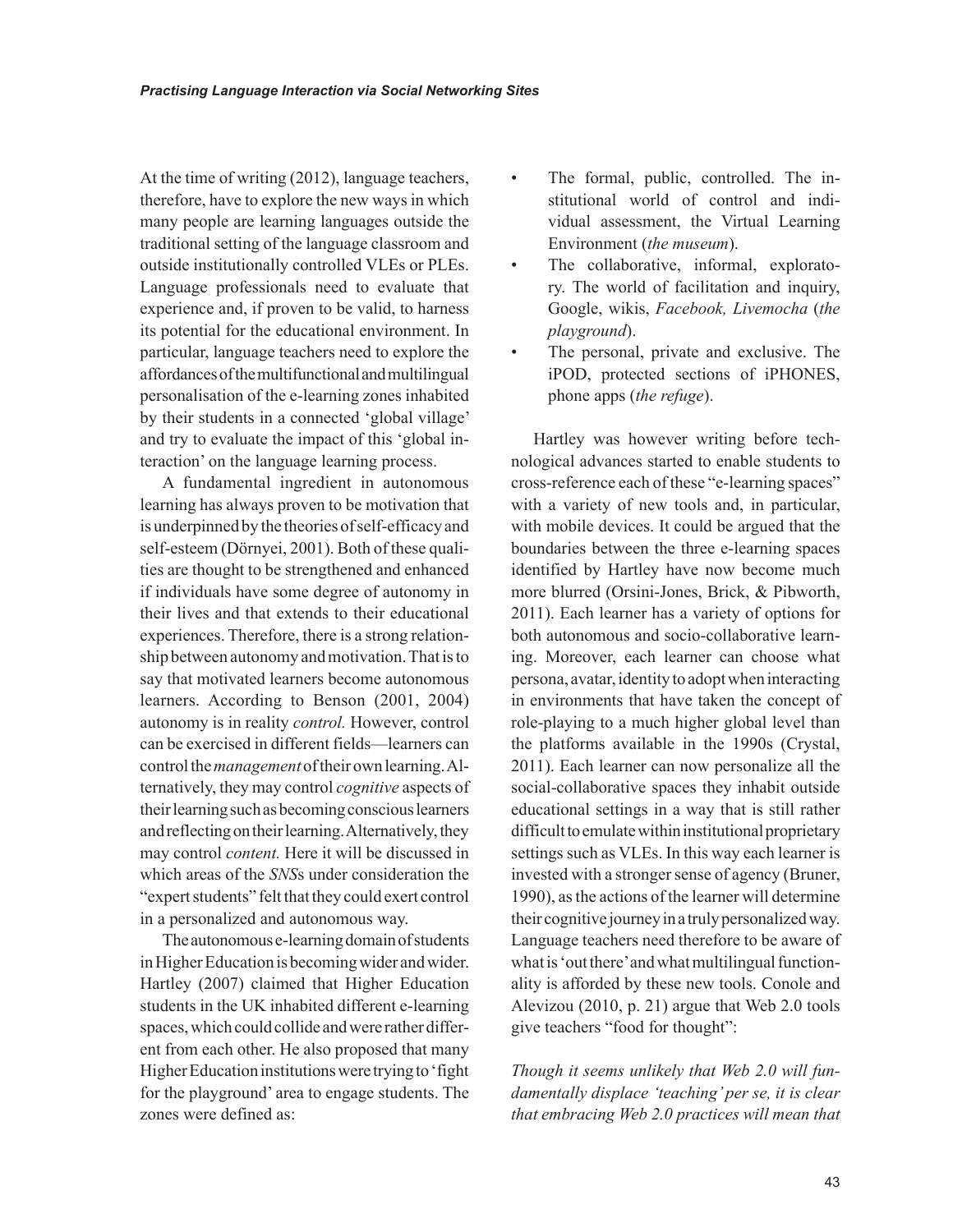*more emphasis is placed on teaching processes being situated as active 'colearning' experiences. Adoption of a more scholarly and reflective approach to teaching practice is clearly a logical strategy to help achieve this shift.* 

So, while between 1995-2005 educators could still motivate their students with new e-tools students had not encountered before (as illustrated in Orsini-Jones, 2004 with the Virtual Learning Environment –  $VLE$  – WebCT), the situation is now reversed. It is educators who have to keep up with the tools the students already use in every-day life that are 'morphing' and blurring the boundaries between traditional educational settings (Orsini-Jones, Brick, & Pibworth, 2011). The advent of Web 2.0 has brought about new language learning variables linked to learners' personal preferences that can cater for the learner's autonomous needs in a variety of ways. Novel personalized ways of approaching language learning are therefore emerging and they are happening more and more outside the traditional settings of a language-learning classroom. The private/ social engagement of students with the *SNS*s illustrates that language learners have various opportunities to practise languages on a global arena (Brick 2011; Lloyd in press). At the same time, teachers must be aware of the limitations of these tools and go "Beyond the 'wow' factor" as recommended by Murray and Barnes (1998). Any new and 'exciting' technological tool should be used within a robust pedagogic framework (Orsini-Jones, 2010b), which is why it was helpful to involve "expert students" in the evaluation of the language learning *SNSs* illustrated below.

#### **METHODOLOGY**

The "expert students" involved in this study were asked to engage in introspective autoethnographic activities (Mackey & Gass, 2005, p. 77) while interacting with the environments that are the object of this work.

Two main groups of "expert students" took part in the evaluation of *SNSs*:

- Students taking the undergraduate TEFL final year module *Multimedia in Language Teaching and Learning* (20 credits out of the 120 for the final year of their TEFL degree).
- Students studying module *Computer Assisted Language Learning: Past, Present, and Future* on the MA in ELT.

The undergraduate students were given an assessed task, which consisted in critically evaluating *busuu.* There were five groups and each of them was allocated a specific area to focus on: peer feedback, video and text conferencing, groups, learning materials. Students were also asked to compare *busuu* with one other SNS. Students were asked to use log-sheets, providing details regarding the length of time spent logged in the environment, the activities they had engaged in, and the social-collaborative exchanges they had availed themselves to. Students were also required to log their evaluation of the SNSs tools and features used in the dedicated shared Wiki area within the VLE Moodle.

Information on how to use Wikis was provided via the VLE (ICT4LT and Creative Commons 2008-2011). The Wiki chosen was "OU Wiki for Moodle," a plug-in that was delivered from within the VLE. Twenty three students took part in total, the majority were British students (fourteen) and nine were Spanish Socrates exchange students, direct entrants to the final year of study. They were between the ages of 20 and 35; six were males and seventeen females. The study was carried out over a period of three months between October 2011 and January 2012.

The choice to opt for self-reflexive autoethnography, as opposed to a discourse analysis approach to the study of the exchanges the students had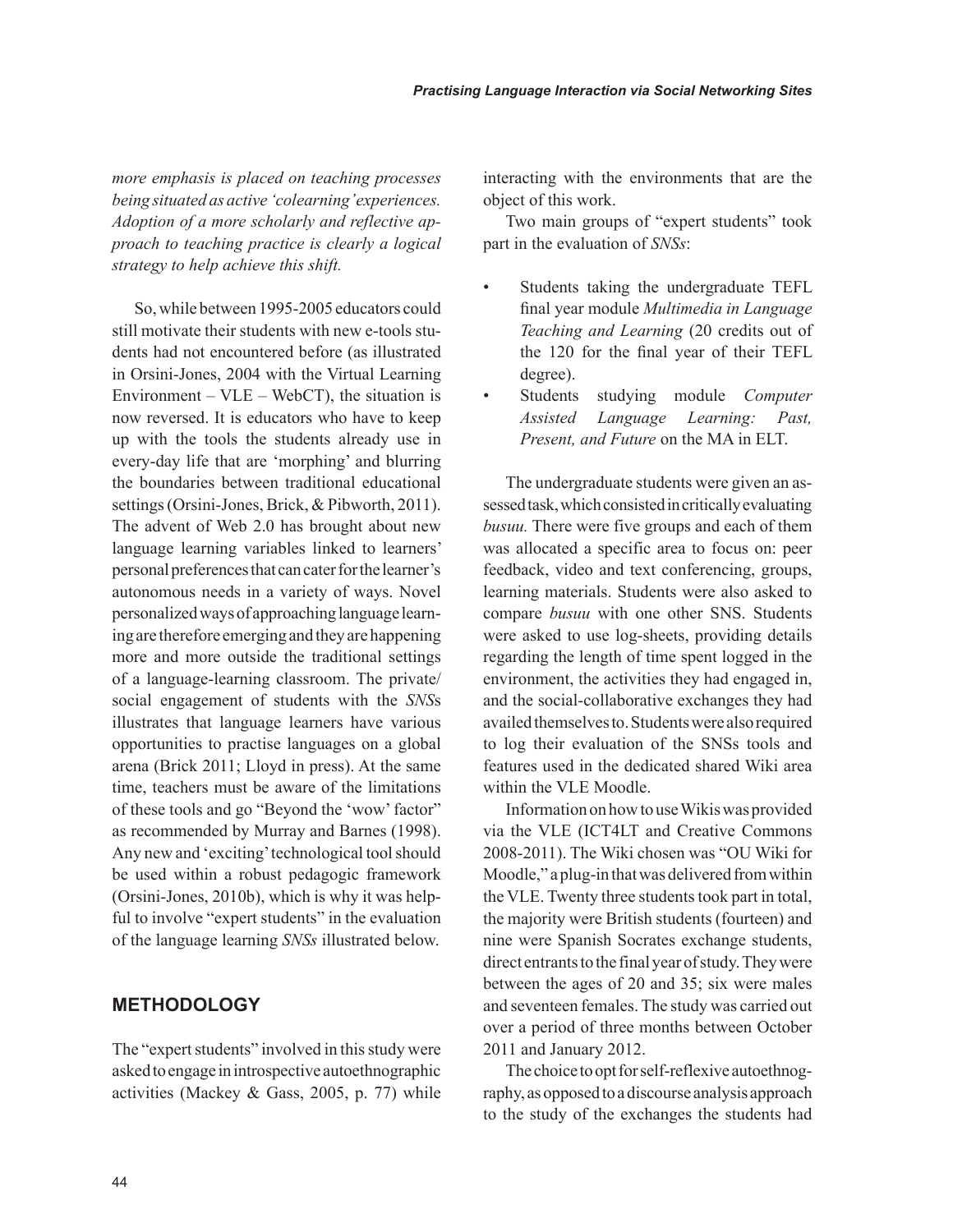online and/or of the pragmatics of the exchanges was also dictated by ethical reasons. Crystal points out that using data from the Internet presents the researcher with an ethical minefield: "Who owns the text-messages in my mobile phone archive: are they mine or the senders'? In an increasingly litigious world, linguists need to take care that their data collection procedures are robust with respect to the question of ownership." (2011, p. 14) The study was carried out in compliance with the ethics requirements at Coventry University and informed consent was obtained from all participants.

The students also produced Group Poster Presentations that summarised the results of their evaluation.

As for the Postgraduate students, the study was mainly based on an MA dissertation dealing with *Busuu*. It was the "expert student" herself who set the methodological framework and adopted a QUAL-Quan methodology (Dörnyei, 2007, p. 170), a mixed approach that also included triangulation of data. Questionnaires were created via *Surveyshare* (2011) and administered online. The result of the questionnaires were then triangulated with face-to-face focus group interviews. Eight out of the fourteen students on her course participated in her research: two males and six females, with an age range of 21-49 years old. It

was an international group that included two male participants, one Jordanian and one Somali, while the female participants were from: Bangladesh, Britain, China, and India. The Principal Investigator also decided to compile her own research journal and the project was carried out between May-August 2011.

# **RESULTS**

# **Online Friends or Online Foes?**

Interestingly, the "expert students'" reaction to the various Language Learning *SNS*s they explored reflected the same pattern illustrated in Clark and Gruba (2010) when they were reporting their autoethnographic experience of *Livemocha*, and carrying out a critique of the claim made by the *Livemocha* designers that the site is addictive and effective. Clark and Gruba well illustrated how they begged to disagree with the above-mentioned attributes and instead found that their engagement with *Livemocha* triggered, in this order: *motivation*, *frustration,* and then *demotivation*.

In Table 1 one of the groups of the undergraduate "expert students" provided a comparison of *busuu* and *Livemocha* that sums up their initial

*Table 1. Comparison provided by one group of "expert students"* 

| <b>Busuu pros</b>                  | <b>Busuu cons</b>                      | Livemocha pros                    | Livemocha<br>cons                         | <b>Overall</b><br><b>Busuu</b>                                             | <b>Overall Livemocha</b>                                     |
|------------------------------------|----------------------------------------|-----------------------------------|-------------------------------------------|----------------------------------------------------------------------------|--------------------------------------------------------------|
| Free registration                  | Extra charge for<br>extras             | Free registration                 | Extra charge to un-<br>lock some features | Offers 10 languages                                                        | Offers 35 languages                                          |
| Social groups                      | Social groups not<br>very active       | Explore culture                   | No social groups                          | Mobile apps (of-<br>fline)                                                 | No mobile apps yet                                           |
| Attractive layout                  | Confusing naviga-<br>tion in places    | Clearly structured                | Unattractive layout<br>(brown)            | Quick, fast and<br>short modules, more<br>suitable for younger<br>learners | Longer modules                                               |
| Useful links                       | Unrelated advertis-<br><sub>1</sub> ng | Sharing of pictures               | No external reference<br>links            | Premium only oral<br>practice                                              | Audio comments on<br>submission                              |
| Feedback from na-<br>tive speakers | Lack of reliability                    | People from all<br>over the world | Americanized (Eng-<br>lish and Spanish)   | Busuu berries non<br>redeemable                                            | Livemocha points<br>redeemable as 'pay-<br>ment' for courses |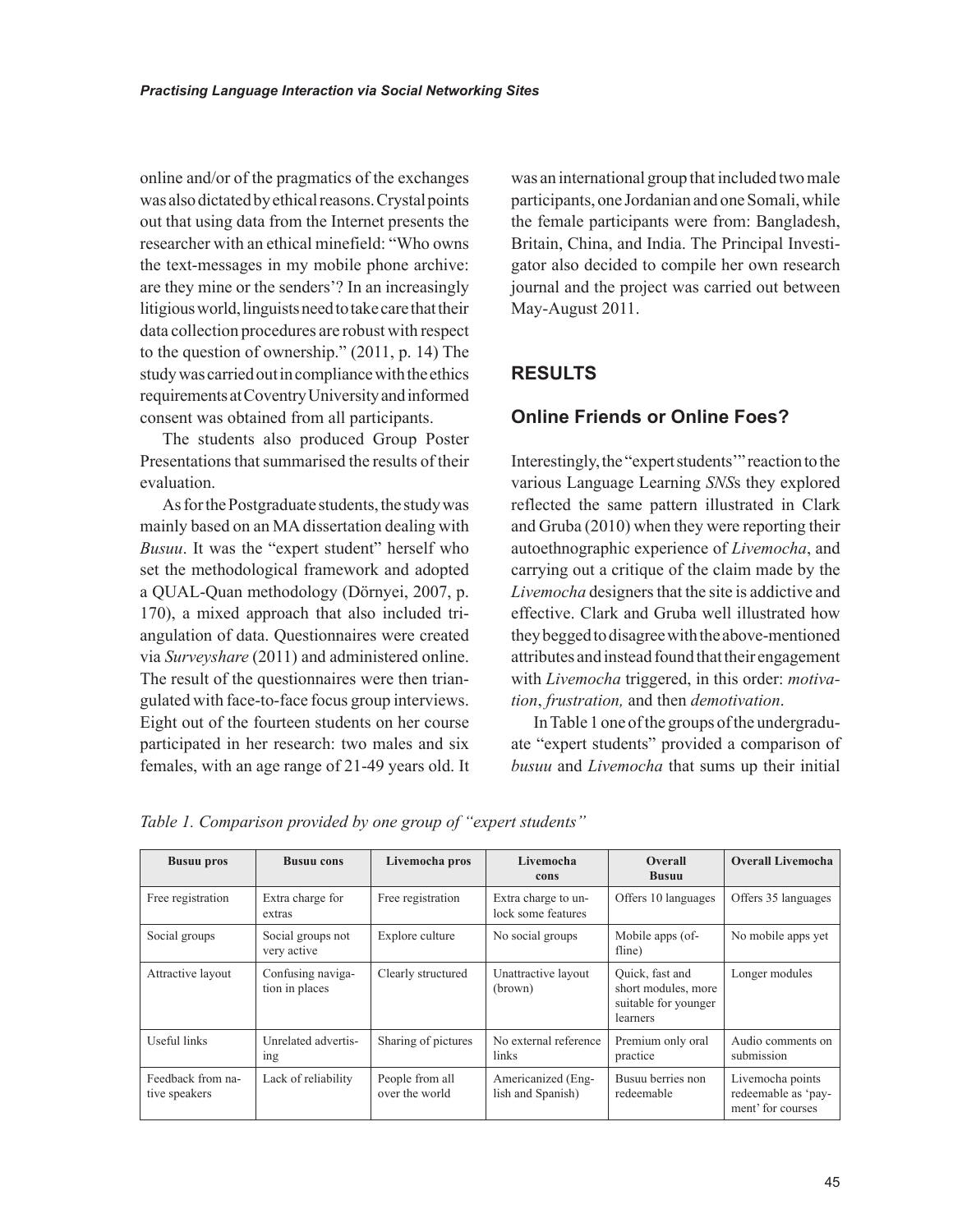'rough and ready' evaluation of the language learning features of the two tools.

At the beginning, the students reported *motivation* towards the use of the SNSs, both because of their novelty and because of the new communicative opportunities the SNSs afforded them. Many initially liked the motivational feature of the *busuu* berries: "The webpage follows a system of reward, the 'busuu berries'[…] these points can be given away to other users as proof of gratitude, so they enhance social interaction, with a strong sense of social network" (Wiki entry, "expert student"  $A$ ,  $27<sup>th</sup>$  October 2011). However language learners, like all learners, have different preferences and some participants found the concept of the berries childish and the idea of the garden that dies if not tended, reminiscent of the *Tamagotchi* false pets they had when they were little and slightly annoying for an adult learner.

They also enjoyed the opportunity to choose their own personal learning path within the environment and some reported on the 'thrill' of obtaining enough *Mocha points* on *Livemocha* to be entitled to be a teacher of that language and on the 'fun' of having access to so many new 'language tandem learning partners.' Amongst the positive feature listed were the following: opportunity to practise language skills with people from around the world; online dictionaries, useful phrases and grammar guides; instant online multilingual chats and groups, opportunity to download the sites as apps. The communicative features of the site were initially praised, particularly the 'peer feedback' feature in *busuu*: "It's a great way to practise the language, especially in writing. It's useful as a language learner to receive help and advice from native speakers" (Wiki entry 13th December 2011, "expert student" B). Referring back to Benson (2001 and 2004) and to the links between motivation and autonomous learning the initial reaction of the participants was a positive one as they felt they were 'in control' of their learning journey. It could also be argued that, as these users were 'expert' ones who would become teachers or that already taught EFL or languages, the exposure to language learning SNSs was providing them with full exposure to the "linguistic, cultural, and technological diversity" (Wang, 2012) that language teachers need to be aware of these days to operate effectively in a globalized and networked CALL environment.

The most motivational aspect proved to be the social-collaborative ability to connect to groups with similar interests for the purpose of practising the language within the context of shared hobbies: a student was delighted to make contact with supporters of the Barcelona football team group: (Wiki from "expert student" C):

*When I logged in Busuu on the 22nd October I had received an email from one of the creators of the Barcelona football team group asking me to join in the discussion. I was apprehensive […] but I decided to have a look and see what I could put, and I commented on the group's discussion about Lionel Messi. By joining in this conversation I gained some friends who regularly comment on my work now.* 

However, once students started making a methodical use of the communicative features and/ or started to use the grammar exercises available in a systematic way, they became frustrated and noticed 'strange' things. For example, it is not always possible to tell what variety of the language is being used by the tandem learners: "The corrections given can sometimes contradict others. I especially noticed that there are a lot of South American Spanish speakers who use different words to those of Castillan Spanish speakers" (Wiki entry "expert student D" 6 January 2012). It became apparent that tandem learning can be misleading if there is the cover of anonymity which prevents participants from knowing exactly who they are dealing with and whether their online 'friendly teacher' is qualified to help or not. This report below illustrates this mismatch between student D's expectation and the "online teacher's"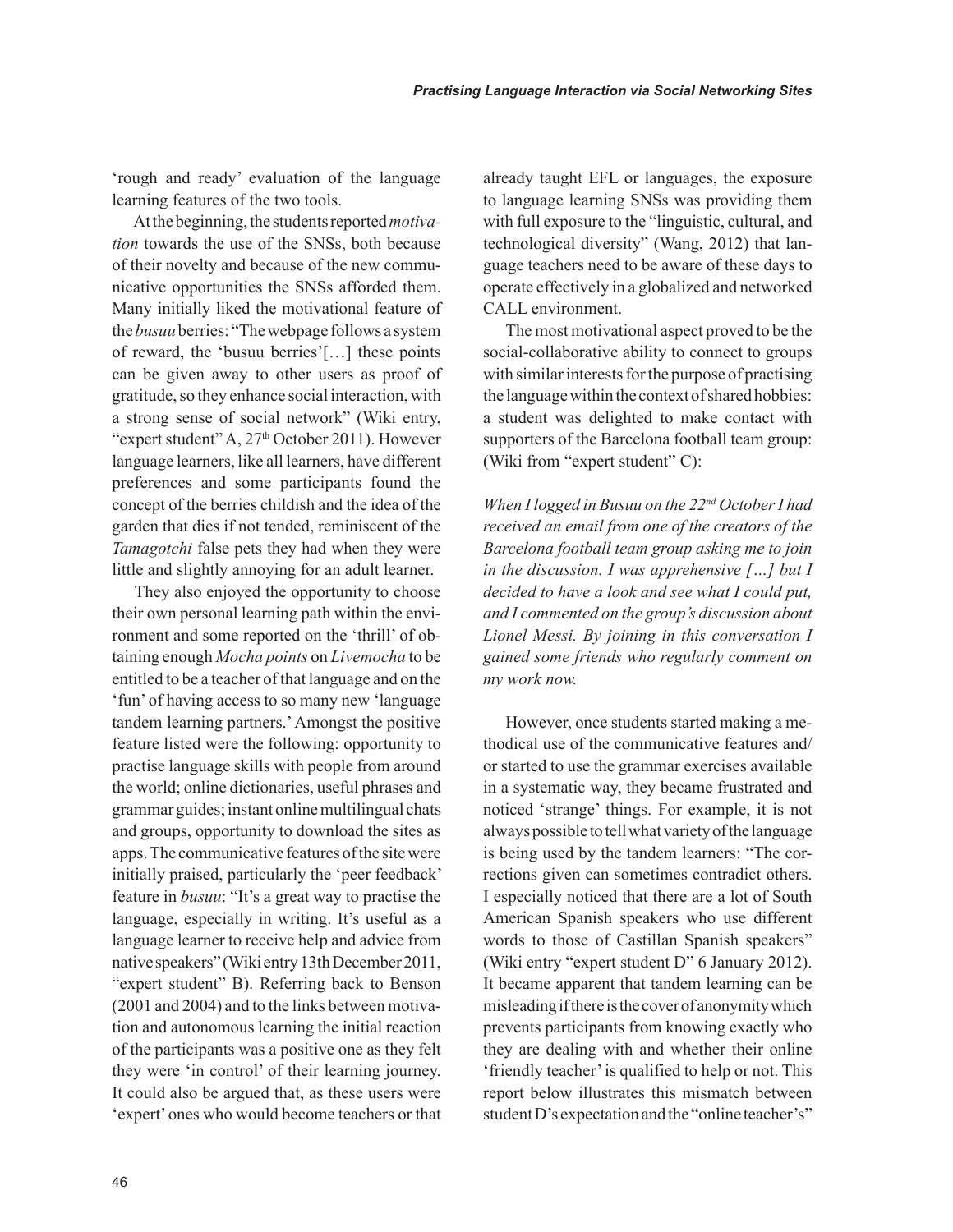feedback. The student below decided to engage in a translation consultation (and this, from the teacher point of view, can also raise the issue of collusion on a global scale):

*Wiki Entry 02/01/2012 "Expert Student" D*

*Submission 1: (8 hour wait for first correction). [N.B. Student's stress)*

*1 correction provided: Tandem partner at 07.46 (01.46 in Mexico)* 

*My tandem partner changed random words and prepositions I had used throughout to make it correct, however there was an entire sentence in which he was unable to change in order to express the meaning I wanted. Therefore, I asked my tutor to correct the work. The sentence required a complete change of structure as shown below:* 

*(Entry I had posted) También se exijo que les enseño acerca de la cultura británica y destacar las diferencias entre España y el Reino Unido.*

*(Correction from my tandem partner) También se exijo que les enseño enseñé acerca de la cultura británica y destacar las diferencias entre España y el Reino Unido.*

*(Correction from my lecturer) También se me exigía que les enseñara sobre la cultura británica y destacara las diferencias entre España y el Reino Unido.* 

*As you can see, there is a huge difference between both of these corrections. In my work I had made the common error of translating an English phrase directly into Spanish, this phrase was ´to make a difference´ which according to my lecturer does not exist in Spanish. However, nobody had decided to mention this or provide an alternative translation for this idiom. I would have been completely unaware of this error and would have continued*  *making the same mistake throughout my work if it weren't for my lecturer.* 

A similar experience occurred to another learner: Student G.

*I received two corrections from different users, who were both native speakers. They contested each other's corrections and had different versions for me. I have no idea which is the correct one or what the differences between the two are […]* 

*Regarding accuracy, I was doing an exercise yesterday and the French was le rite and in the sound file, it was pronounced without the t on the end. I checked the IPA in my dictionary, and they should have been pronounced: /*ʀ*it/ and sound files from Collins dictionary online pronounce it that way too. On busuu, it was pronounced as /ʀi/*

However, whilst the students experienced some issues when translating into the target language, interacting via the SNS gave them opportunity 'to attend to and reflect upon the form and content of the message…' (Smith, 2003, p. 39), which may not have taken place in a face to face interaction. Following on from the feedback, if the student then wishes to find the 'correct' answer from another source, in this case a lecturer, uptake and further processing may be 'enhanced if learners are forced to rely on their own resources in responding to feedback' (Lyster, 1998; cited in Williams, 2001, p. 337).

Students also reported another frustrating feature (student D again): "members only seem to focus on grammatical and lexical errors as opposed to focusing on expression and text meaning." It would appear from this diary entry that students were finding a lack of focus on context and semantics, which could be explained by the fact that participants on these language-learning *SNS*s are in the majority 'non expert' in terms of language learning pedagogical principles, even if they can assume the role of teacher in the environ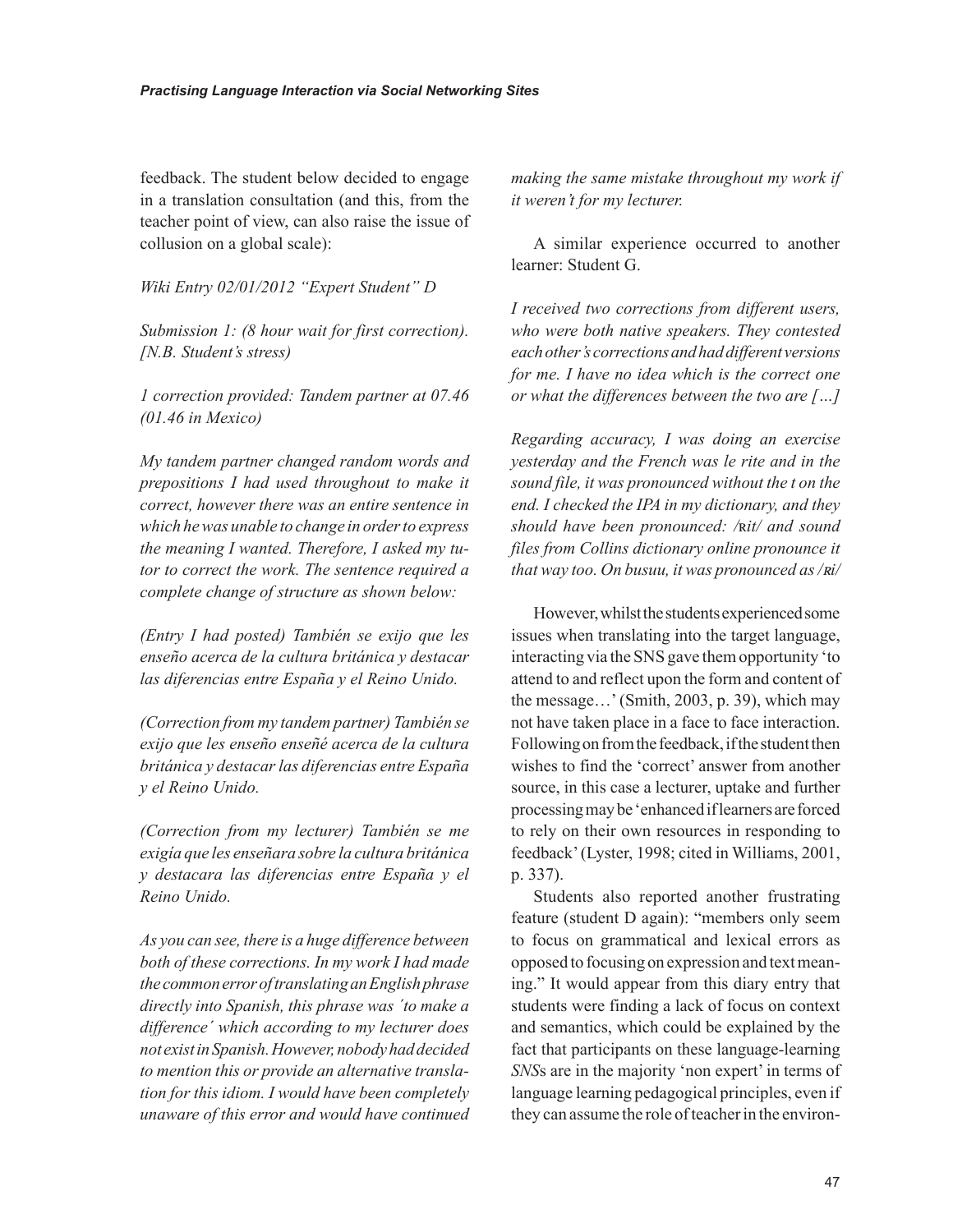ment. In fact, there is no guarantee that they are native speakers.

Computer 'glitches' added to the *frustration*: [Wiki from student C dated 25<sup>th</sup> November 2011] "Just logged on to *busuu* and everything has appeared in Turkish—this is not the first time this has happened and it is becoming a regular occurrence and frustration."

The *frustration* experienced by many participants became *demotivation* because of two major problematic issues: cyberstalking and mismatch between claimed levels of materials and real level experienced. Cyberstalking was reported by many participants (both male and female, but with stronger incidence of harassment for females) in the online Wiki by the female *busuu* user below (student F):

*Still do not understand the significance of busuu berries. People who send them to me are mostly male, giving me the sense that they are like sending heart shapes on bebo (back in the day!) and that it reinforces cyber stalking/people using the site for dating purposes instead of wanting to learn.*

#### *(…)*

*Still receiving requests from people (men) who don't speak Spanish.*

In another entry from  $10<sup>th</sup>$  November, student G wrote: "Something I find irritating is the dating adverts. They are too much 'in-yer-face.' Also, the photos are all of women, so is the target audience of *busuu* men?"

In one of the group posters, the members reported that cyberstalking had become particularly problematic for a member of their group. They wrote that not having a profile photo reduced cyberstalking, but also reduced the amount of 'friends' who would add you and therefore the chance to obtain feedback on oral and written production. They proposed that the social networking layout of the SNSs sites gives people the wrong message and that this was aggravated by the presence on the sites of dating adverts. Even if many *SNS*s have the valuable option to block persistent inappropriate users, the students felt that it was difficult to have clearly set boundaries between educational and purely social motives on these websites and that this unfortunately was detrimental to the sites for educational purposes. They also had recommendations for use, one of which was: "Whilst these websites are a useful learning tool, it is important to stay vigilant in order to ensure that you are exchanging information with people with the same learning objectives, rather than using the site for social aspects." It could be argued that this could be a hindrance to the full personalisation of the learner's environment.

As for the 'mismatch' in the levels, these are the comments reported on LiveMocha from "expert student G," Wiki entry 31<sup>st</sup> January 2012: "I started a course and was able to choose level 4, which was allegedly for advanced learners. However the lessons covered aspects of the language I learned in year 8/9 at school." The materials also proved to be too devoid of contextualisation in both *busuu* and *Livemocha*, making it difficult for the "expert students" to provide meaningful corrections to the tandem partners who were asking for them:

*[Wiki entry from student G dated 24th November 2011] "I received a request from another member to correct their work. I don't know if it's just me, but I often find it difficult to work out the context of the exercise the learner has done, because we cannot see the preliminary work. I sometimes don't know what to correct because it depends on the context."* 

The students' comments appear to also tie with the second study which was carried out on *busuu* by one of the MA students who graduated in 2011 (Pibworth, 2011). She wrote that the most significant and useful feature of *busuu* is the ability to connect and communicate with a large body of native speakers, both synchronously through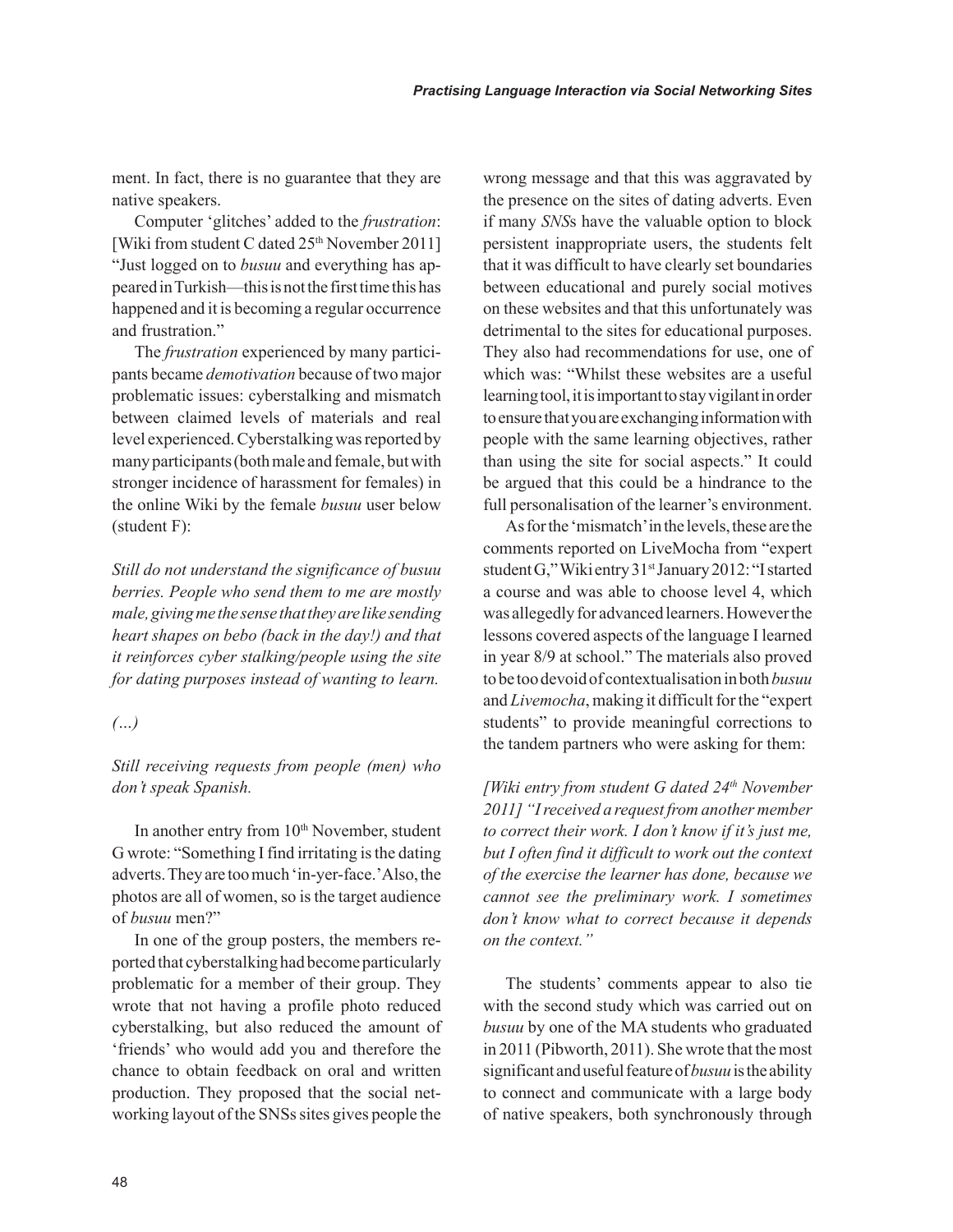video, voice and text chat, and asynchronously, through discussion forums. The motivating aspect comes therefore from communicating in real time and receiving feedback on both spoken and written work. The frustrating aspect discussed in this study derived from the quality of the content: the learning materials on *SNSs* do not appear to have been designed with language learning theories in mind and in fact even apply language learning methods that have been widely criticised and discredited, e.g. 'serial behaviourism' and lack of contextualisation. These weaknesses are particularly noticeable in the areas relating to grammar learning on these *SNS*s. The grammar materials do not make good use of the interactive synchronous and asynchronous features available within *SNS*s (Pibworth, 2011, p. 52). The static presentation of grammar does not allow for learners to modify input or negotiate meaning through interaction with users, and the lack of interactivity is also evident in the practical activities, which follow the tradition of the 'behaviouristic CALL' (Warschauer & Kern, 2000) and are drill-based multiple choice questions and matching activities. So there is some kind of paradox going on within these social-collaborative environments, as their 'hard-sell' is social-collaboration, they have incorporated into their sites state-of-the-art collaborative tools and opportunities, but their materials revert to the most traditional and least pedagogically founded approaches to language teaching and learning practice. The latter, as well as dating adverts and cyberstalking, is demotivating for the learners.

#### **Solutions and Recommendations**

One of the more general aims of this study was to ascertain whether "expert students" who are likely to become TEFL teachers thought that there was a place for SNSs within their current and future language learning and teaching settings. As previously illustrated (Orsini-Jones, Brick, & Pibworth, 2011), despite the problematic issues discussed above, the majority of participants would recommend the use of SNSs to their learners for a variety of reasons: to add variety to learning and develop learner autonomy, because they can provide additional language practice and revision, and because learners can communicate with native speakers through the sites. All of the participants thought that *SNSs* would be suitable for personalized private or individual study, as learners can complete activities in their own time and at their own pace, but only a small minority felt they were also suitable for use in class with some guidance from the teacher.

This study made it more obvious to all concerned that because of the blurring boundaries between 'generic' *SNS*s like *Facebook* and the language specific ones lik*e Livemocha* and *busuu*, language practitioners in Higher Education must be aware of the ethical threat posed by these tools. As demonstrated above, cyberstalking is a demotivating aspect of these sites that can frustrate the serious language learners to the point of disengagement. Other worrying factors are the poor quality of many of the materials available on these sites and the inability of a learner in a tandem learning situation to apply any type of 'quality control' on the feedback received and/or on the credentials of the self-appointed 'teacher,' who might even be posing as a native speaker. The paradox on these sites is that the lack of inhibition caused by anonymity facilitates the setting up of 'rich' communicative exchanges (the 'disinhibiting' effect of CMC is discussed by many, e.g. Freiermuth & Jarrell, 2006, p. 197; Lloyd, 2012; Crystal, 2011), while at the same time encouraging cyberstalking which can 'kill off' the will to engage in CMC.

For this reason it is argued here that it is still necessary to provide students with more ethically protected environments for CMC practice within institutional boundaries, while at the same time making them aware of what there is 'out there.' This is also because it is easier for teachers to foster the development of *academic multilingual digital literacies* (Orsini-Jones, 2011a) and to also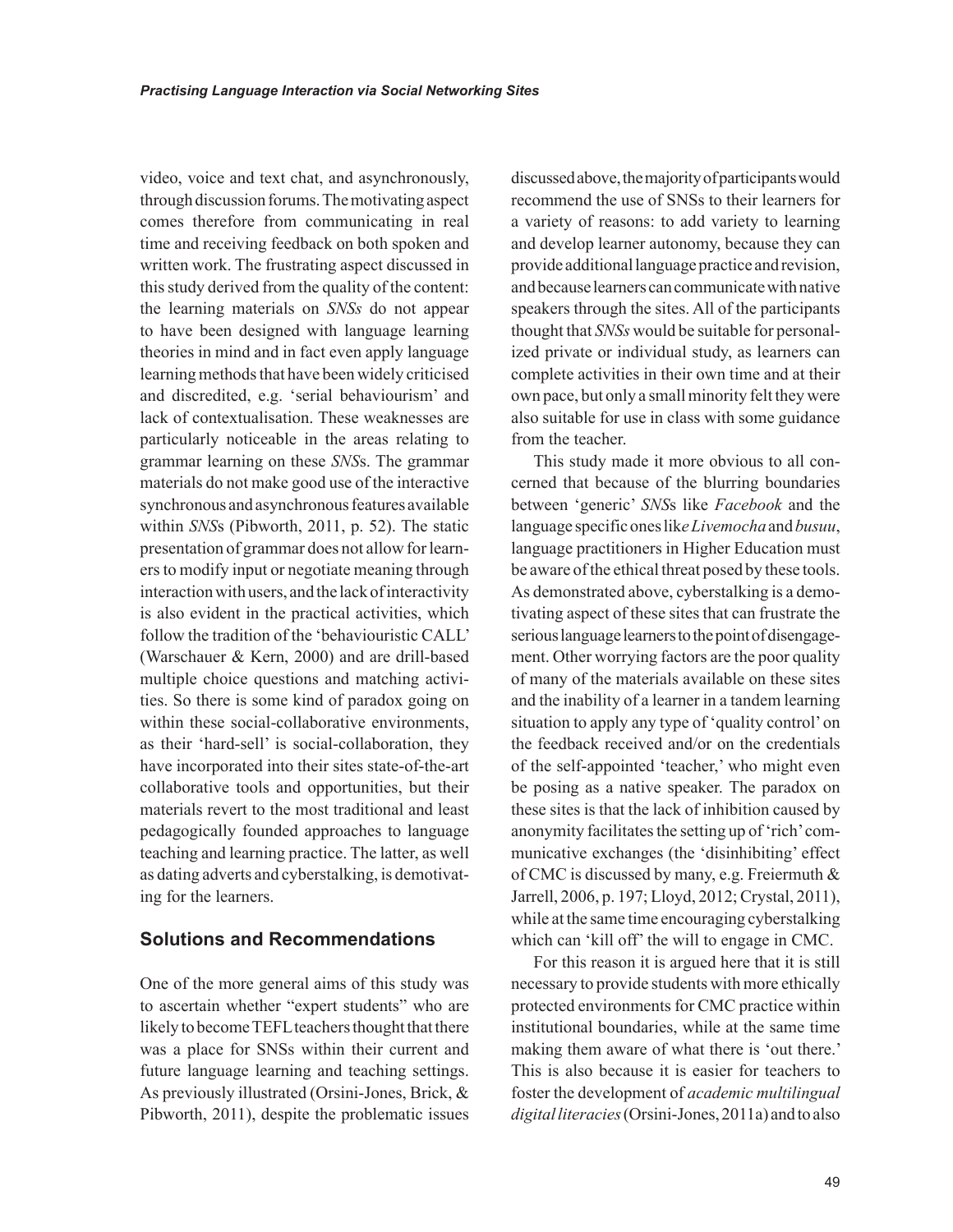assess student progress in both language learning and digital literacies within a proprietary system (Orsini-Jones, 2011b) There are new e-portfolio tools that mirror the structure of *SNSs* that could be used for this purpose, such as *Mahara* (2012). It would appear that the "expert students" also agreed on this point.

### **FUTURE RESEARCH DIRECTIONS**

Ideally, it would be useful to harness the CMC potential of *SNS*s for institutional purposes as they provide the opportunity to set up exchanges with native language speakers on a global scale. At Coventry University it is planned to have a more controlled CMC experiment in 2012-2013, utilizing the positive features of *SNS*s (mainly their social-collaborative ones) but with selfselected international learners willing to engage in language-learning focused CMC via Skype within the VLE Moodle. Mirroring the experiment carried out via Skype telephony by Polisca at the University of Manchester (Polisca, 2011) staff and students at Coventry University will collaborate with staff and students in a Mexican university to identify discourse features of Intercultural CMC and see how learners can personalize the content of the CMC exchange according to their needs.

### **CONCLUSION**

The results reported here only relate to two smallscale studies that were mainly based upon qualitative data. For these reason the conclusions can only be tentative. However, as "expert students" were involved here, it is hoped that this study can add to the existing, and still somewhat limited amount of available literature on SNSs for Language Learning, which have all been available for less than 10 years at the time of writing (2012).

Language practitioners should further explore the various motivational features present in these SNSs, but also beware of what frustrates serious "expert learners." The 'wow' factor of the global access to native speakers must be put in the context of the possible dangers of cyberstalking and 'native speaker impersonation' or 'teacher impersonation' from people who might not have language learning as their main goal for accessing these *SNS*s.

As illustrated above, it is also apparent that some learners find some features annoying, while others like them (e.g. the berries in *busuu* and the Mocha points in *Livemocha*), so this study confirms that flexibility and variety is needed for effective language learning.

However, exploring further the affordances for personalized learning that these tools offer could provide ideas on how to create better institutional language learning platforms and approaches.

### **REFERENCES**

Ackermann, E. (1996). Perspective-taking and object construction. In Kasai, Y., & Resnick, M. (Eds.), *Constructionism in Practice: Designing, Thinking and Learning in a Digital World* (pp. 25–35). Mahwah, NJ: Lawrence Erlbaum.

Benson, P. (2001). *Teaching and researching autonomy in language learning*. Harlow, UK: Longman/Pearson Education.

Benson, P. (2004). Autonomy and information technology in the educational discourse of the information age. In Davison, C. (Ed.), *Information Technology and Innovation in Education* (pp. 173–192). Hong Kong, China: Hong Kong University Press.

Brick, B. (2011). Social networking sites and language learning. *International Journal of Virtual and Personal Learning Environments*, *2*(3), 18–31. doi:10.4018/jvple.2011070102

Bruner, J. (1990). *Acts of meaning*. Cambridge, MA: Harvard University Press.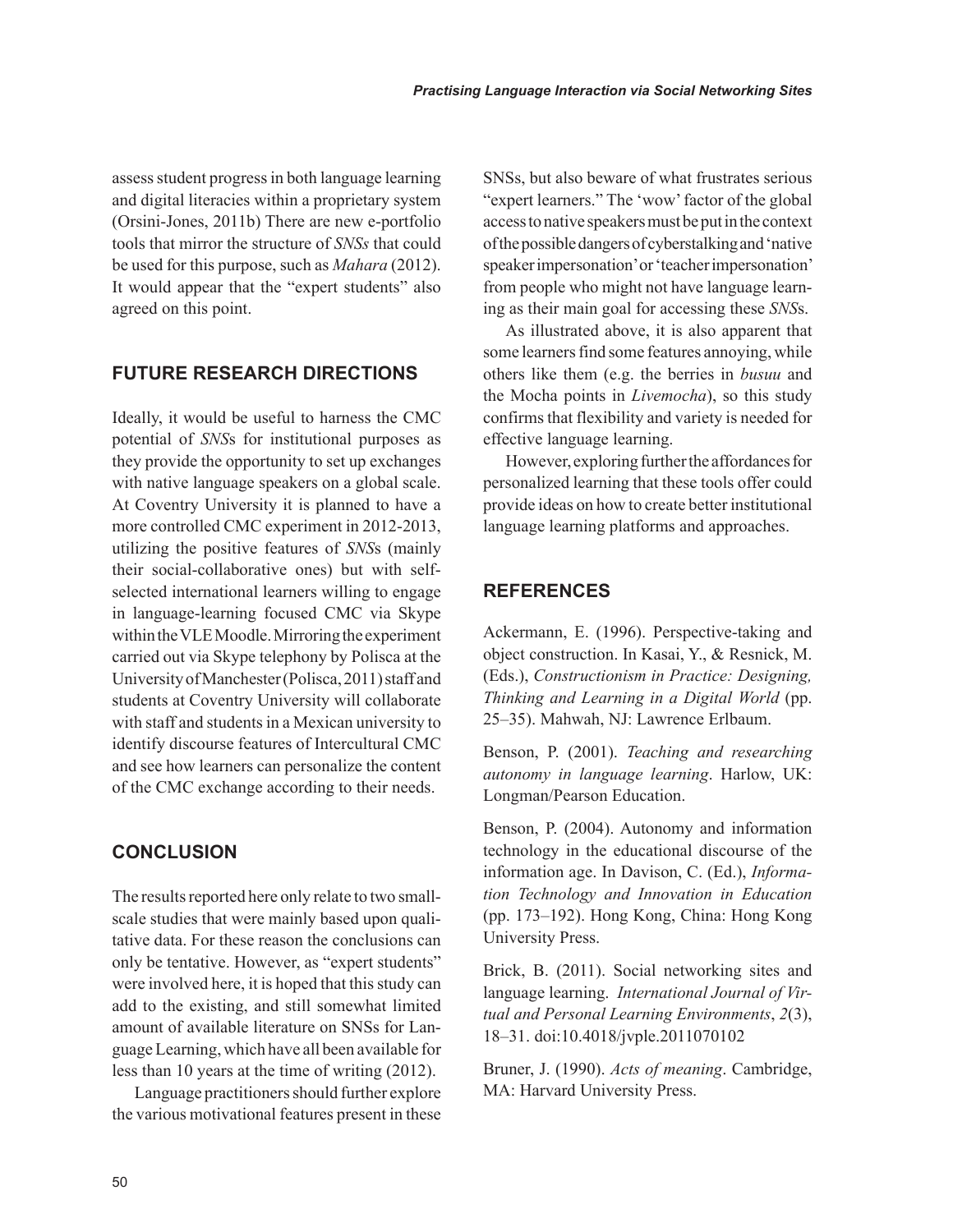Busuu. (2010). *New strategic cooperation between busuu.com, the Guardian, and Macmillan*. Retrieved August 24, 2011, from http://blog.busuu. com/new-strategic-cooperation-between-busuucom-the-guardian-and-macmillan/

Busuu. (2012). *What is busuu?* Retrieved March 2, 2012, from http://www.busuu.com/enc/corporate

Chapelle, C. (2001). Innovative language learning: achieving the vision. *ReCALL*, *13*(1), 3–14. doi:10.1017/S0958344001000210

Chapelle, C. (2006). Foreword. In Hubbard, P., & Levy, M. (Eds.), *Teacher Education in CALL* (pp. vii–viii). Philadelphia, PA: John Benjamins.

Clark, C., & Gruba, P. (2010). The use of social networking sites for foreign language learning: An autoethnographic study of Livemocha. In C. H. Steel, M. J. Keppell, P. Gerbic, & S. Housego (Eds.), *Curriculum, Technology & Transformation for an Unknown Future: Proceedings Ascilite Sydney 2010*, (pp. 164-173). Retrieved March 4, 2012 from http://ascilite.org.au/conferences/ sydney10/procs/Cclark-full.pdf

Conole, G., & Alevizou, P. (2010). *A literature review of the use of web 2.0 tools in higher education*. Retrieved March 3, 2012, from http:// www.heacademy.ac.uk/assets/EvidenceNet/ Conole\_Alevizou\_2010.pdf

Council of Europe. (2011). *European language portfolio: Levels*. Retrieved July 31 2011, from http://www.coe.int/t/DG4/Portfolio/?L=E&M=/ main\_pages/levels.html

Creative Commons. (2011). *DOTS using wikis for language teaching*. Retrieved March 4, 2012, from http://dots.ecml.at/Portals/31/training-kit/ PagsEN/Files\_EN/Wiki\_offline.pdf

Crystal, D. (2011). *Internet linguistics*. London, UK: Routledge.

Davies, L. B., Shield, L., & Weininger, M. J. (1998). ReTOOling MOOs. *Teaching in the Community Colleges Journal, 3*. Retrieved March 12, 2012, from http://leahi.kcc.hawaii.edu/org/ tcon98/paper/davies.html

De Freitas, S., & Conole, G. (2010). Learners experiences: How pervasive and integrative tools influence expectations of study. In Sharpe, R., Beetham, H., & De Freitas, S. (Eds.), *Rethinking Learning for the Digital Age: How Learners Shape their Own Experiences*. London, UK: Routledge.

Dörnyei, Z. (2007). *Research methods in applied linguistics*. Oxford, UK: Oxford University Press.

Egbert, J., Akasha, O., Huff, L., & Lee, H. (2011). Moving forward: Anecdotes and evidence guiding the next generation of CALL. *International Journal of Computer-Assisted Language Learning and Teaching*, *1*(1), 1–15. doi:10.4018/ ijcallt.2011010101

Ellis, R. (2003). *Task-based language learning and teaching*. Oxford, UK: Oxford University Press.

Freiermuth, M., & Jarrell, D. (2006). Willingness to communicate: Can online chat help? *International Journal of Applied Linguistics*, *16*(2), 190–212. doi:10.1111/j.1473-4192.2006.00113.x

Godwin-Jones, B. (2005). Emerging technologies: Skype and podcasting: Disruptive technologies for language learning. *Language Learning & Technology*, *9*(3), 9–12.

Guth, S. (2009). Personal learning environments for language learning. In Thomas, M. (Ed.), *Handbook of Research on Web 2.0 and Second Language Learning* (pp. 451–471). Hershey, PA: IGI Global. doi:10.4018/978-1-60566-190-2.ch024

Guthrie, J. T. (2001). Contexts for engagement and motivation in reading. *Reading Online*, *4*(8).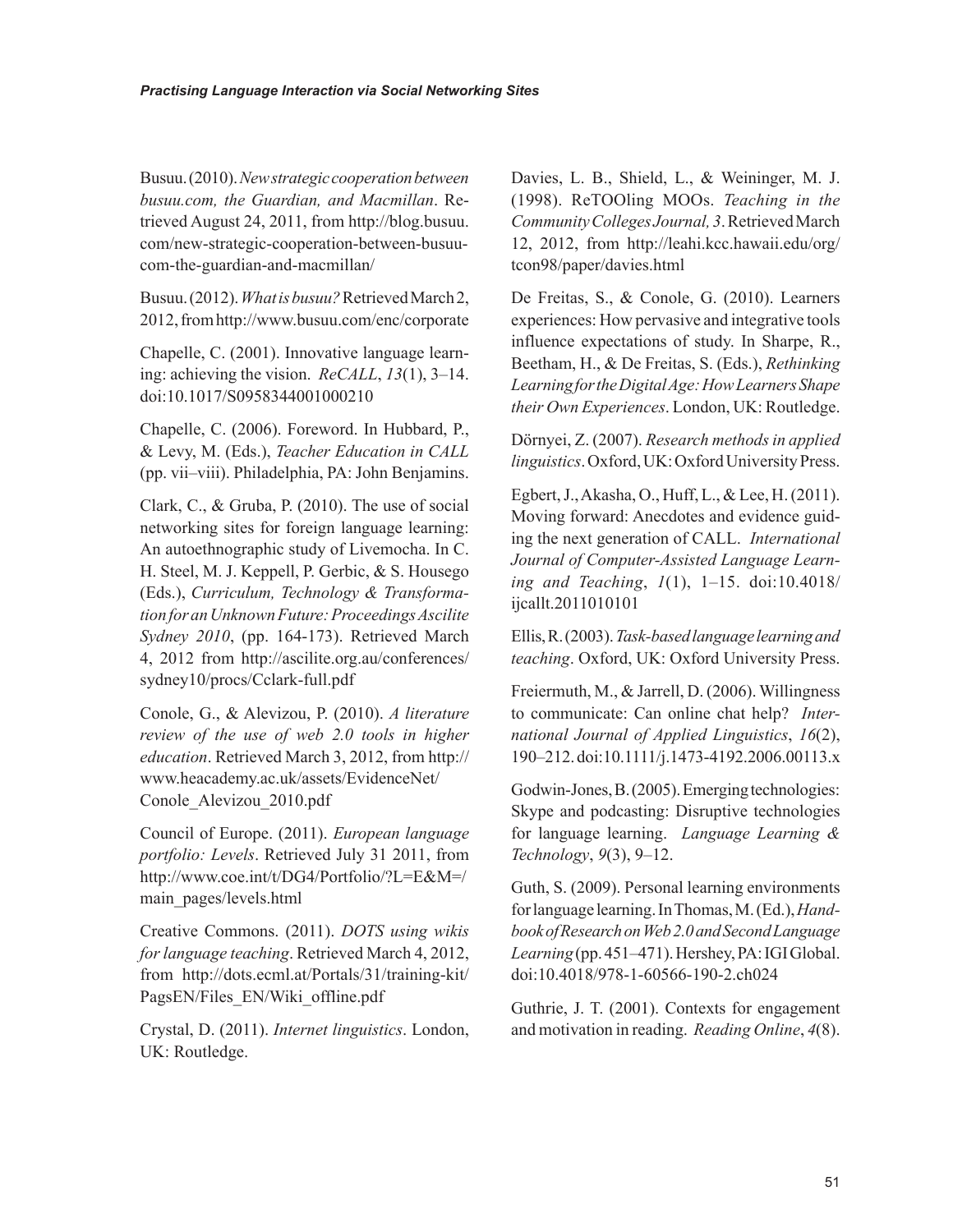Harrison, R., & Thomas, M. (2009). Identity in online communities: Social networking sites and language learning. *International Journal of Emerging Technologies & Society*, *7*(2), 109–124.

Hartley, P. (2007). New technology and the modern university. In *Next Generation Environments*. Retrieved November 11, 2012, from http://www. jisc.ac.uk/media/documents/events/2007/04/ next\_gen\_malcolmread.pdf

ICT4LT. (2012). *Information and communications technology for language teachers*. Retrieved 13 March, 2012, from http://www.ict4lt.org/

Jafari, A., & Kaufman, C. (2006). *Handbook of research on e-portfolios*. Hershey, PA: IGI Global. doi:10.4018/978-1-59140-890-1

Levy, M., & Stockwell, G. (2006). *CALL dimensions: Options and issues in computer-assisted language learning*. Mawah, NJ: Lawrence Erlbaum.

Little, D. (1996). Freedom to learn and compulsion to interact: Promoting learner autonomy through the use of information systems and information technologies. In Pemberton, R., Li, E. S. L., Or, W. W. F., & Pierson, H. D. (Eds.), *Taking Control: Autonomy in Language Learning* (pp. 193–209). Hong Kong, China: Hong Kong University Press.

Little, D. (2006). The common European framework of reference for languages: Content, purpose, origin, reception and impact. *Language Teaching*, *39*, 167–190. doi:10.1017/S0261444806003557

Little, D. (2007). Language learner autonomy: Some fundamental considerations revisited. *Innovation in Language Learning and Teaching*, *1*(1), 14–29. doi:10.2167/illt040.0

Livemocha. (2012). *Website.* Retrieved February 29, 2012, from http://www.livemocha.com/

Lloyd, E. (2012). Language learners' 'willingness to communicate' through livemocha.com. *Social Media and Language Learning (R)evolution, 15*(1).

Lyster, R. (1998). Recasts, repetition, and ambiguity in L2 classroom discourse. *Studies in Second Language Acquisition*, *20*, 51–81. doi:10.1017/ S027226319800103X

Mackey, A., & Gass, S. M. (2005). *Second language research: Methodology and design*. Mahwah, NJ: Lawrence Erlbaum.

Mahara. (2006). *Website.* Retrieved March 12, 2012, from https://mahara.org//

Murray, L., & Barnes, A. (1998). Beyond the "wow" factor: Evaluating multimedia language learning software from a pedagogical viewpoint. *System*, *26*, 249–259. doi:10.1016/S0346- 251X(98)00008-6

O'Reilly, T. (2005). *What is Web 2.0*? Retrieved March 14, 2012, from http://oreilly.com/web2/ archive/what-is-web-20.html

Orsini-Jones, M. (2004). Supporting a course in new literacies and skills for linguists with a virtual learning environment: Results from a staff/ student collaborative action-research project at Coventry University. *ReCALL*, *16*(1), 189–209. doi:10.1017/S0958344004001417

Orsini-Jones, M. (2010a). Task-based development of languages students' critical digital multiliteracies and cybergenre awareness. In Luzon, M. J., Ruiz, N., & Villanueva, L. (Eds.), *Digital Genres, New Literacies and Autonomy in Language Learning* (pp. 197–224). Cambridge, UK: Cambridge Scholar.

Orsini-Jones, M. (2010b). Shared spaces and 'secret gardens': The troublesome journey from undergraduate students to undergraduate scholars via PebblePad. In O'Donoghue, J. (Ed.), *Technology Supported Environment for Personalised Learning: Methods and Case Studies* (pp. 341–363). Hershey, PA: IGI Global.